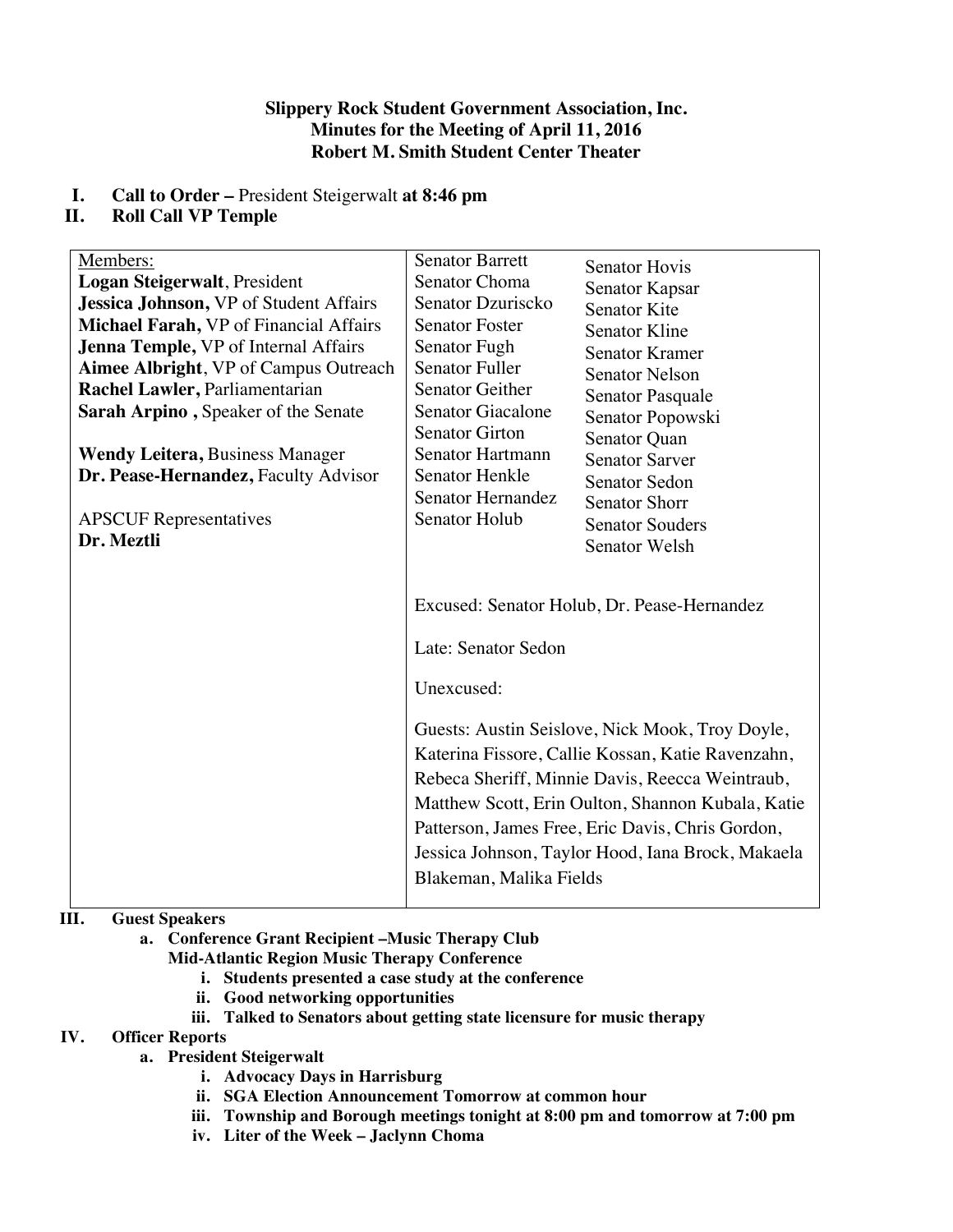- **b. VP Temple**
	- **i. Finalizing details for Rising Star – Wednesday, April 27th at 5:00 pm in the Ballroom**
	- **ii. Working on Transition Binder**
- **c. VP Farah**
	- **i. Budgetary Reserve: \$75,477.95**
	- **ii. Sending out a budgeting survey soon**
	- **iii. Budgeting is over!**
- **d. VP Johnson**
	- **i. McKay Survey is complete; will be reviewing response**
	- **ii. PASSHE Unplugged #unplugSRU**
	- **iii. Mini Student Life Survey coming out soon**
	- **iv. Lunch with Provost Way today at Boozel and next Monday at Weisenfluh**
- **e. VP Albright**
	- **i. Spring Fling: musical chairs tournament and Chalk the Rock art on campus**
	- **ii. Movie Series this weekend is Sisters**
- **f. Parliamentarian Lawler**
	- **i. Election winners will be announced tomorrow**
	- **ii. Project Positivity Social Media Contest and table at Spring Fling**
- **g. Speaker Arpino**
	- **i. Informal rescheduled for Tuesday, April 19th at 8:45 pm in SSC 322**
	- **ii. Walking Campaign started today!**
		- **1. Every day you reach 12,000 steps or more you can be entered in a raffle for prizes**
		- **2. Various prizes including a Fitbit, Adidas sneakers, and book store gift cards**
- **V. Old Business - none**
- **VI. New Business**
	- **a. Motion #1 - That SRSGA approves the minutes from the March 28th Formal Senate Meeting. Pasquale/Kite Motion Passes**
	- **b. Motion #2 - Senator Giacalone motions that the SRSGA approves the Constitutional changes approved by the Rules and Policies Committee. Giacalone/Kapsar Motion Passes**
	- **c. Motion #3 - Senator Geither motions that the SRSGA approves the New Initiative Request of \$150 for S.E.L.F. to bring a speaker/demonstrator for the club's Fashion Week. Geither/Shorr Motion Passes**
	- **d. Motion #4 - Senator Choma motions that SRSGA approves the New Initiative Request of \$489 for the English Equestrian team to fund travel and entrance fees for their regional tournament. Choma/Welsh VP Farah motions to table. Farah/Nelson Motion Tabled**
	- **e. Motion #5 - Senator Choma motions that the SRSGA approves the New Initiative Request of \$1,564 for Club Golf to pay their semester dues and three tournament entry fees. Choma/Kite**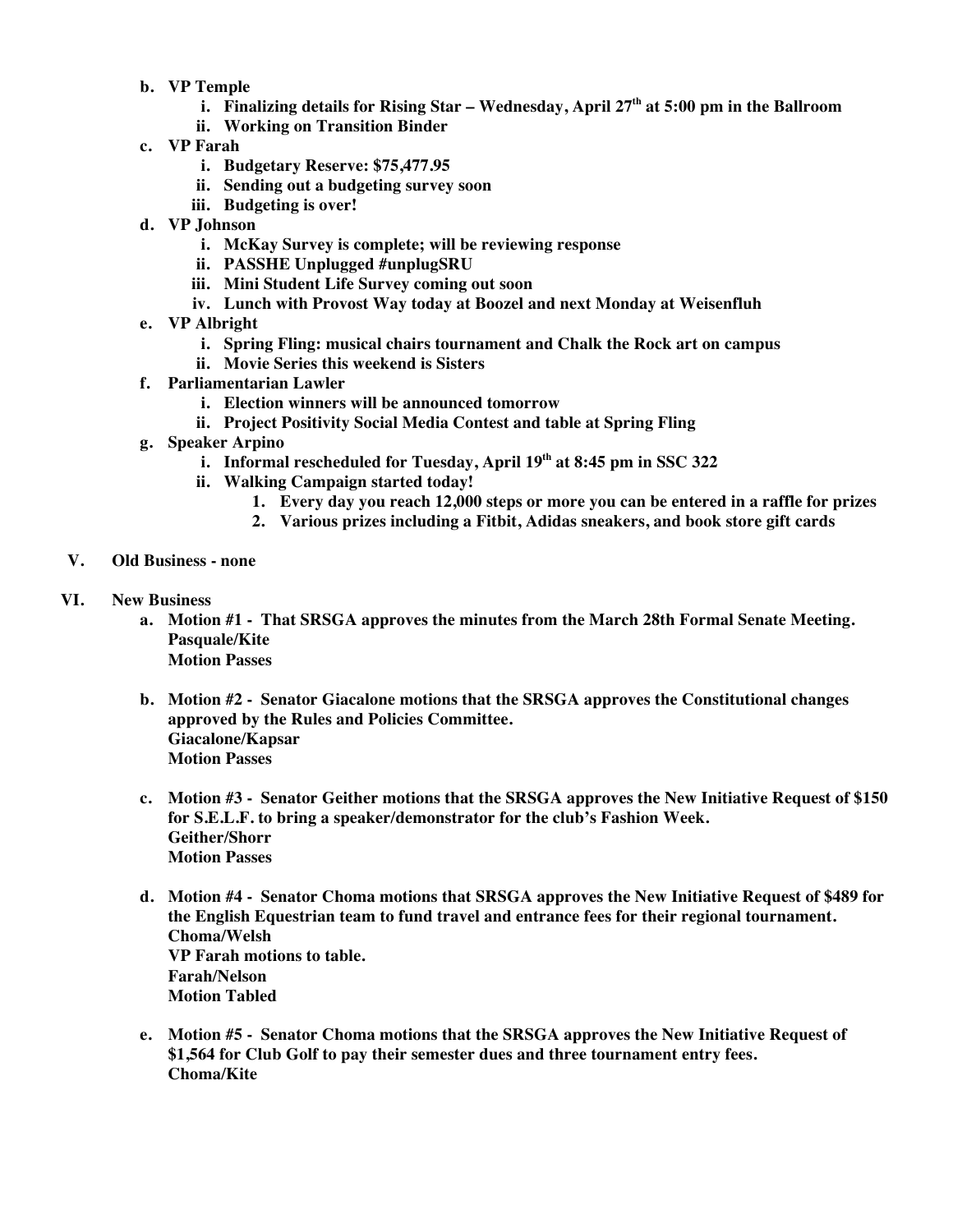**The club did not attend the Finance Committee meeting, however were able to answer all questions asked at the meeting this evening. They realize that they have not been "on the ball" when dealing with budgeting this semester, but they were thrown into these positions recently with little guidance. They are willing and dedicated to attend all required meetings next year. Motion Passes** 

- **f. Motion #6 - Senator Welsh motions that the SRSGA approves the New Initiative Request of \$2,231.88 for the Western Equestrian Team for travel funds and fees to the Intercollegiate Horse Show Association Show. Welsh/Sarver Motion Passes**
- **g. Motion #7 - Senator Dzuricsko motions that the SRSGA recognizes Queens Org. as a new organization. Dzuricsko/Giacalone Motion Passes**
- **h. Motion #8 - Senator Giacalone motions that SRSGA approves the revised 2016-2017 club and organization budget submissions totaling \$1,922,960.06 as reviewed and recommended by the Finance Committee. Giacalone/Kite Motion Passes**
- **i. Motion #9 - Senator Welsh motions that SRSGA approves a \$.05 increase on all vending items effective 7/1/2016. Welsh/Fugh Motion Passes**
- **j. Motion #10 - Senator Giacalone motions that SRSGA approves the 2016-2017 AVI Vending Commission Guarantee Agreement in the amount of \$60,000.00. Giacalone/Choma Motion Passes**
- **k. Motion #11 - Senator Dzuricsko motions that SRSGA approves the 2016-2017 Stipend Budget at \$79,000.00. Dzuricsko/Kapsar Senator Choma opposes Motion Passes**
- **l. Motion #12 - Vice President Farah moves to untable Motion #4.**

**Motion #4 is untabled by Vice President Farah. Second by Vice President Johnson. Passed by Senate. Motion Passes**

**m. Motion #13 - Vice President Albright motions that SRSGA approves the new SRSGA logo as presented and discussed at our Informal Meeting on Monday, April 4, 2016. Albright/Kite Motion Passes**